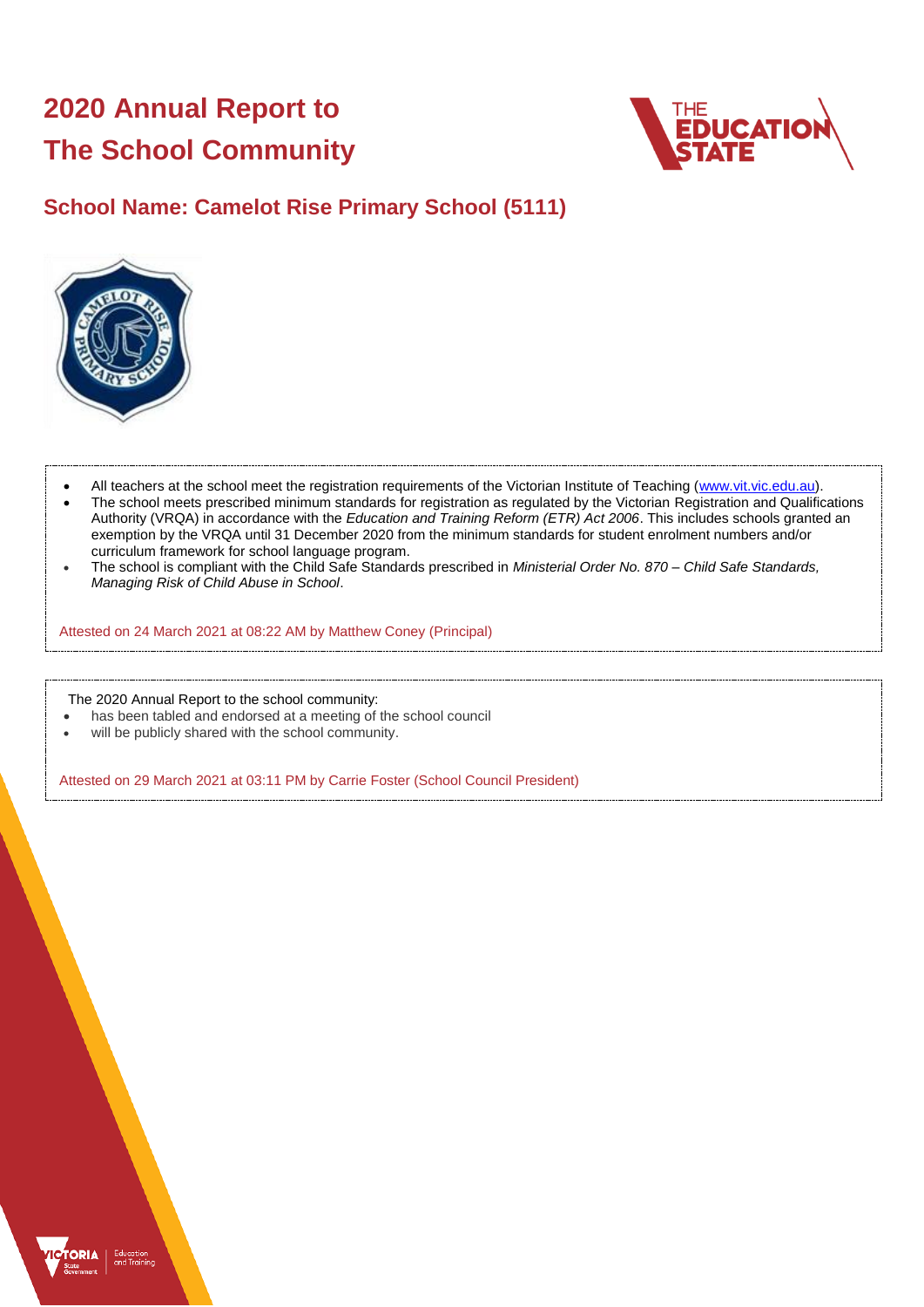

# How to read the Annual Report

# What has changed for the 2020 Annual Report?

#### **Improved appearance**

The appearance of the Performance Summary has been updated to more clearly represent information and to assist interpretation and comparison of individual school's data with state averages and similar school groups.

#### **School performance data**

The Victorian community's experience of COVID-19, including remote and flexible learning, had a significant impact on normal school operations. This impacted the conduct of assessments and surveys. Readers should be aware of this when interpreting the Performance Summary.

For example, in 2020 school-based surveys ran under changed circumstances, and NAPLAN was not conducted. Absence and attendance data may have been influenced by local processes and procedures adopted in response to remote and flexible learning.

Schools should keep this in mind when using this data for planning and evaluation purposes. Those schools who participated in the Student Attitudes to School survey in 2020 should also refer to the advice provided regarding the consistency of their data.

# What does the *'About Our School'* section refer to?

The About Our School section provides a brief background on the school, an outline of the school's performance over the year and future directions.

The 'School Context' describes the school's vision, values and purpose. Details include the school's geographic location, size and structure, social characteristics, enrolment characteristics and special programs.

The 'Framework for Improving Student Outcomes (FISO)' section includes the improvement initiatives the school has selected and the progress they have made towards achieving them.

# What does the *'Performance Summary'* section of this report refer to?

The Performance Summary includes the following:

#### **School Profile**

- student enrolment information
- the school's 'Student Family Occupation and Education' category
- a summary of parent responses in the Parent Opinion Survey, shown against the statewide average for Primary schools
- school staff responses in the area of School Climate in the School Staff Survey, shown against the statewide average for Primary schools

#### **Achievement**

- English and Mathematics for Teacher Judgements against the curriculum
- English and Mathematics for National Literacy and Numeracy tests (NAPLAN). *Note: NAPLAN tests were not conducted in 2020*

### **Engagement**

Student attendance at school

### **Wellbeing**

Student responses to two areas in the Student Attitudes to School Survey:

- Sense of Connectedness
- Management of Bullying

Results are displayed for the latest year and the average of the last four years (where available).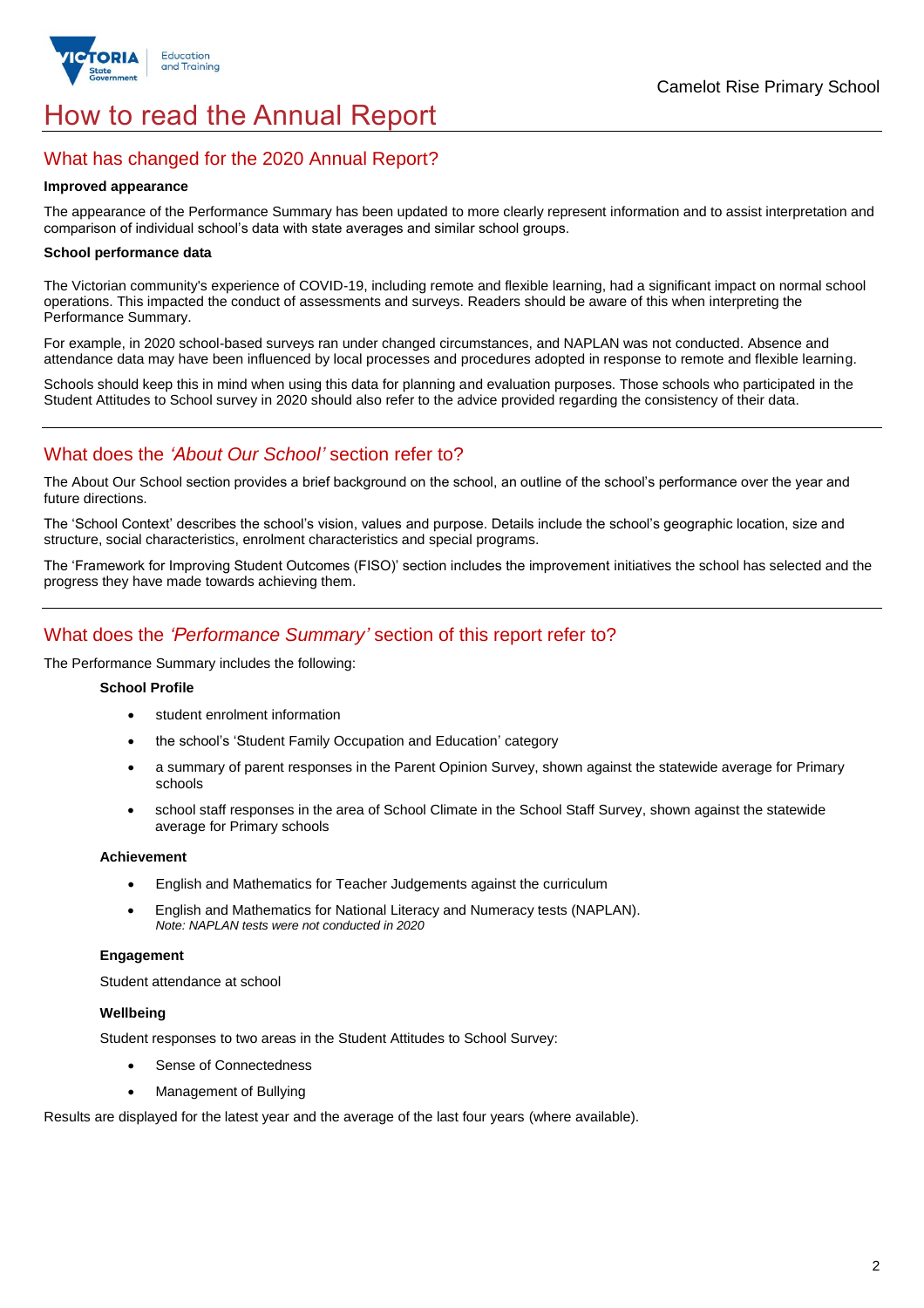

# How to read the Annual Report (continued)

## What do *'Similar Schools'* refer to?

Similar Schools are a group of Victorian government schools with similar characteristics to the school.

This grouping of schools has been created by comparing each school's socio-economic background of students, the number of non-English speaking students and the school's size and location.

# What does *'NDP'* or '*NDA*' mean?

'NDP' refers to no data being published for privacy reasons or where there are insufficient underlying data. For example, very low numbers of participants or characteristics that may lead to identification will result in an 'NDP' label. For the 2020 Student Attitudes to School survey, specifically, the similar school group averages are replaced by 'NDP' where less than 50% of schools in a given similar school group did not participate in the 2020 survey.

'NDA' refers to no data being available. Some schools have no data for particular measures due to low enrolments. There may be no students enrolled in some year levels, so school comparisons are not possible.

Note that new schools only have the latest year of data and no comparative data from previous years. The Department also recognises unique circumstances in Specialist, Select Entry, English Language, Community Schools and schools that changed school type recently, where school-to-school comparisons are not appropriate.

# What is the *'Victorian Curriculum'*?

The Victorian Curriculum F–10 sets out what every student should learn during his or her first eleven years of schooling. The curriculum is the common set of knowledge and skills required by students for life-long learning, social development and active and informed citizenship.

The Victorian Curriculum is assessed through teacher judgements of student achievement based on classroom learning.

The curriculum has been developed to ensure that school subjects and their achievement standards enable continuous learning for all students, including students with disabilities.

The 'Towards Foundation Level Victorian Curriculum' is integrated directly into the curriculum and is referred to as 'Levels A to D'.

'Levels A to D' may be used for students with a disability or students who may have additional learning needs. These levels are not associated with any set age or year level that links chronological age to cognitive progress (i.e. there is no age expected standard of achievement for 'Levels A to D').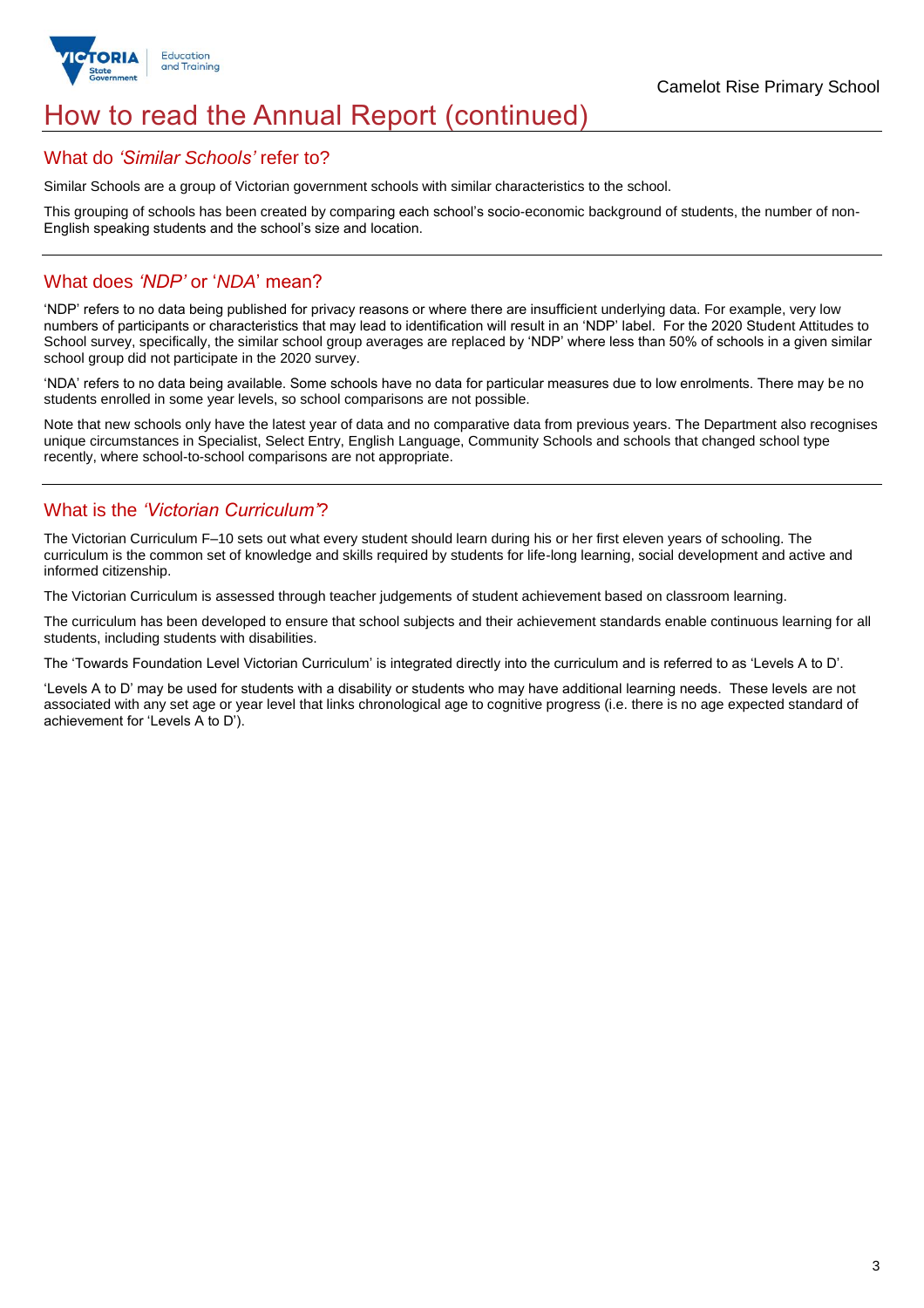

# **About Our School**

### **School context**

Our vision is to be a connected community, learning, growing and achieving together. Our values are Responsibility, Respect, Resilience and Optimism. Our Purpose is to maximise student potential through building a desire for personal excellence, a high sense of self-worth and a love of learning.

Camelot Rise Primary School is situated in Glen Waverley in the City of Monash. Being a medium-sized school there are 364.4 students divided into 15 class groups. Our families come from a variety of cultural backgrounds. 173 students have English as an Additional Language and 121 of those students attract English as an Additional Language funding. In 2020 we had 12 students that were funded within the Program for Students with Disabilities. The SFOE (Student Family Occupation and Education, measure of socio-economic status) is 0.1242. Parent statistics indicate that 50% of our parents work in senior management roles in larger organisations and/or are qualified professionals and 76% of our parent community hold a Bachelor qualification or above. The school employs 28.4 dedicated full-time equivalent staff. 21.6 of these are Teaching staff and 7.6 are employed as Education Support staff (including office administration and Integration Aides). The staffing profile includes 2 Principal class members, 0.2 Leading Teachers and 1 Learning Specialist. We have 9 full-time teachers that are classified as 'Range 2 teachers' plus 3 at 0.4, 3 at 0.2 and 1 at 0.46, and 3 teachers classified as 'Range 1'. These classifications are based on years of teaching service. Specialist programs at Camelot Rise PS include Visual Arts, Performing Arts, Physical Education and Language (French). Additional support programs are provided in the area of English as an Additional Language (EAL). Our whole school Instructional Model is the 'Gradual Release of Responsibility '(GRR). In 2020, we continued working with Reading consultant, Mardi Gorman, to develop a whole-school approach to reading. We also continued working with Educational Leadership Coach, Phil White, to look at our strategic organisation and build the capacity of our School Improvement Team and PLT leaders. The work with these two consultants halted due to COVID-19.

Staff at Camelot Rise Primary School engaged in a range of Professional Learning opportunities to support their ability to deliver good quality instruction during Flexible and Remote Learning. Our school developed a Flexible and Remote Learning Website and a YouTube Channel to provide students and families with instructional videos that they could access at home. In Term 3 we taught all students 'live' using WebEx. Classroom teachers were online teaching from 9:00 am - 1:00 pm each day and Specialists were 'live' from 2:00 pm - 3:30 pm each day, meaning we provided a full school day of learning for our students.

We have a Parent Satisfaction Endorsement of 75.2%. This is lower than the state average of 81.2%. We were disappointed in the survey response rate which was 19% of all families.

Our Staff Survey shows our 'School Climate' has an endorsement of 88.5%. This is better than the state average of 77.8%.

## **Framework for Improving Student Outcomes (FISO)**

Due to COVID-19 there was an urgent need for staff to build their confidence and skills in using online platforms to deliver good quality lessons to their students. Staff were lead through this process in a systematic way in order to bring everyone along to create rich learning environments during 'Flexible and Remote Learning'.

A small team was formed to plan for the prospect of Remote and Flexible Learning. Planning templates, recourses and instructional videos were gathered and shared with families through COMPASS. As the period of Flexible and Remote Learning continued the school modified its model. We created a Flexible and Remote Leaning website with pages for Year levels and subject areas, including Specialists and EAL. During this time we also created a YouTube Channel where our staff filmed themselves teaching mini-lessons around key Reading, Writing, and Maths strategies. Specialist teachers also created videos of instructions for their particular areas.

This model worked successfully, but after receiving feedback from staff, we thought we could be even more effective if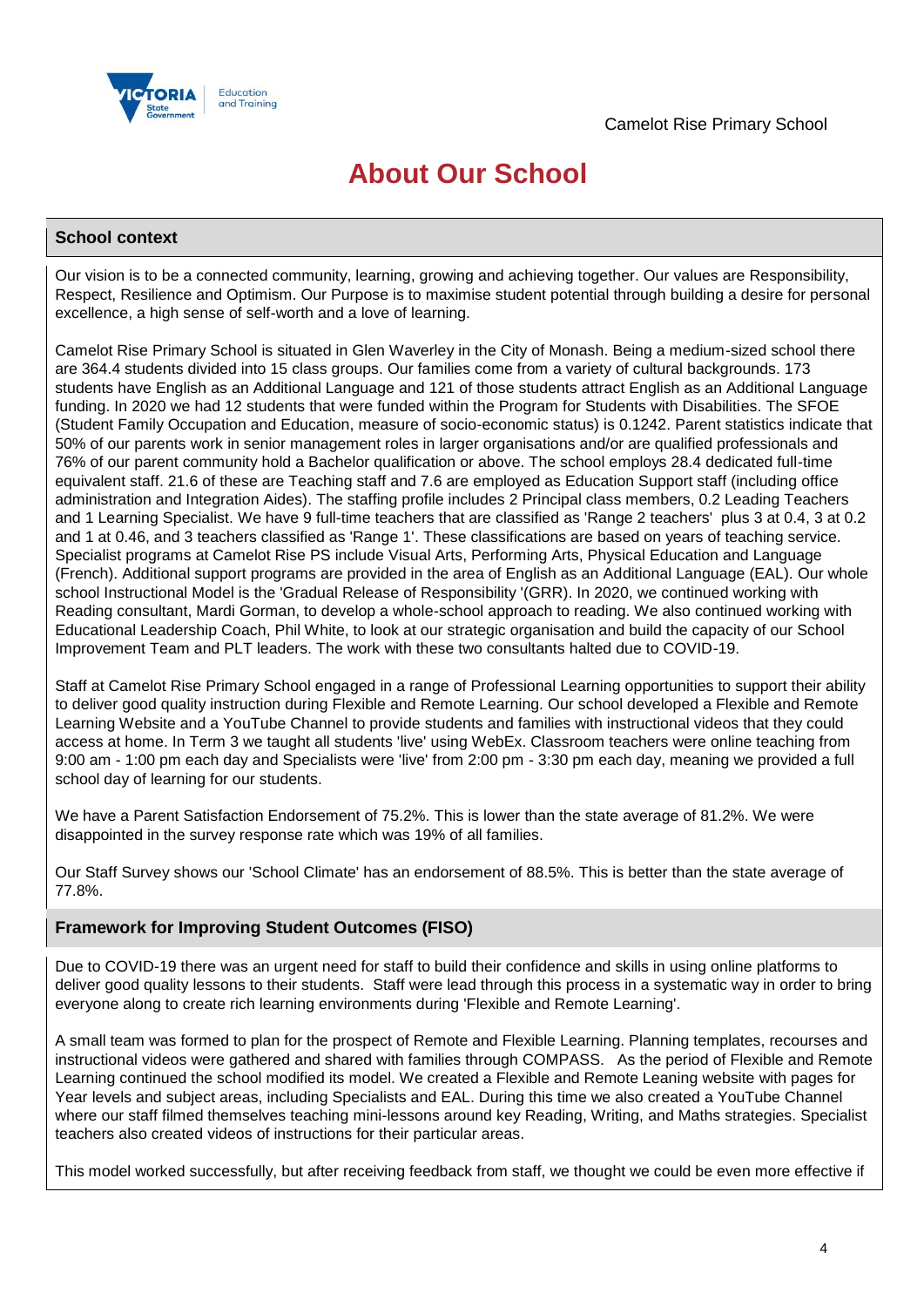

we went to a 'live' teaching model. In Term 3 there was a daily check-in at 9:00 am with Reading lessons commencing at 9:30 am, Writing at 10:15 am, and Maths at 12:00 pm. This enabled teachers to have face-to-face contact with the students in their class and provide targeted instruction.

# **Achievement**

During Flexible and Remote Learning at Camelot Rise Primary School staff utilised a range of online content delivery systems including Compass, Google Sites, YouTube, Webex and Office365 to help deliver lessons and cater to our students. During this time teachers were able to administer assessments and take anecdotal notes on student engagement and their learning. Formative and Summative assessments were conducted throughout the year to determine were students were at and their next steps. The results below indicate that our Remote and Flexible Learning Program, as well as our in school instruction, successfully met the needs of our students.

In 2020 our amalgamated English and Maths results show the following:

- 94.8% of students in Prep - Year 6 are working at or above age expected standards in English. This is higher than the state average of 86.3%

- 94.8% of students in Prep - Year 6 are working at or above age expected standards in Mathematics. This is higher than the state average of 85.2%

At the end of 2020 the teacher judgement results were as followed.

77% of students were at or above expected level in Number and Algebra.

80% of students were at or above in Measurement and Geometry.

70% of students were at or above level in Statistics and Probability.

84% of students were at or above level in Reading and Viewing.

74% of students were at or above level in Writing.

NAPLAN was not administered in 2020.

Despite the nation-wide cancellation of NAPLAN and the interruptions to student learning, Camelot Rise Primary School was able to deliver a high quality remote learning platform that blended online technologies and student wellbeing. Students were able to maintain their studies with the full support of teachers which has led to sound results in 2020 and a platform to ensure academic success continues. Whilst we cannot report against the NAPLAN, our teacher judgement figures reflect a conservative approach to student progress in 2020, in line with the interruptions presented by lengthy lockdowns and the subsequent challenges it presented. Given that our students have come off a high base, we are confident that we can continue to focus on strong individual learning growth. In 2021, the school will continue to refine its practice of teaching to the individual student point of need, with a focus on increasing the percentage of students who achieve 18 months of academic growth within a school year.

The school has continued to follow the assessment schedule. In 2020 students were assessed using Fountas and Pinnell and PAT for Reading. They use Essential Assessment for Maths for pre and post testing to allow us to meet the student's point of need and measure the learning growth of all students. In 2020 these assessments were administered out of sequence because students were not onsite in Term 2 and 3.In 2021 all students will also be completing the PAT Maths assessment in November as well as the PAT Reading that was introduced in 2020.

Students also sat a range of pre and post-assessments using Essential Assessment. These results, along with the students' classwork, helped formulate teacher judgment data.

### **Engagement**

The school is continuing to develop and plan engaging units of work that build student agency and utilise student voice. Absences are regularly monitored through COMPASS and other administrative measures. Our absence procedures ensure that longer-term absences are followed up by either the classroom teacher or office administration, and that explanation for unexplained absences are sought from parents.

In Term 1 we had a high number of absences which were attributed to concerns about COVID-19. During Remote and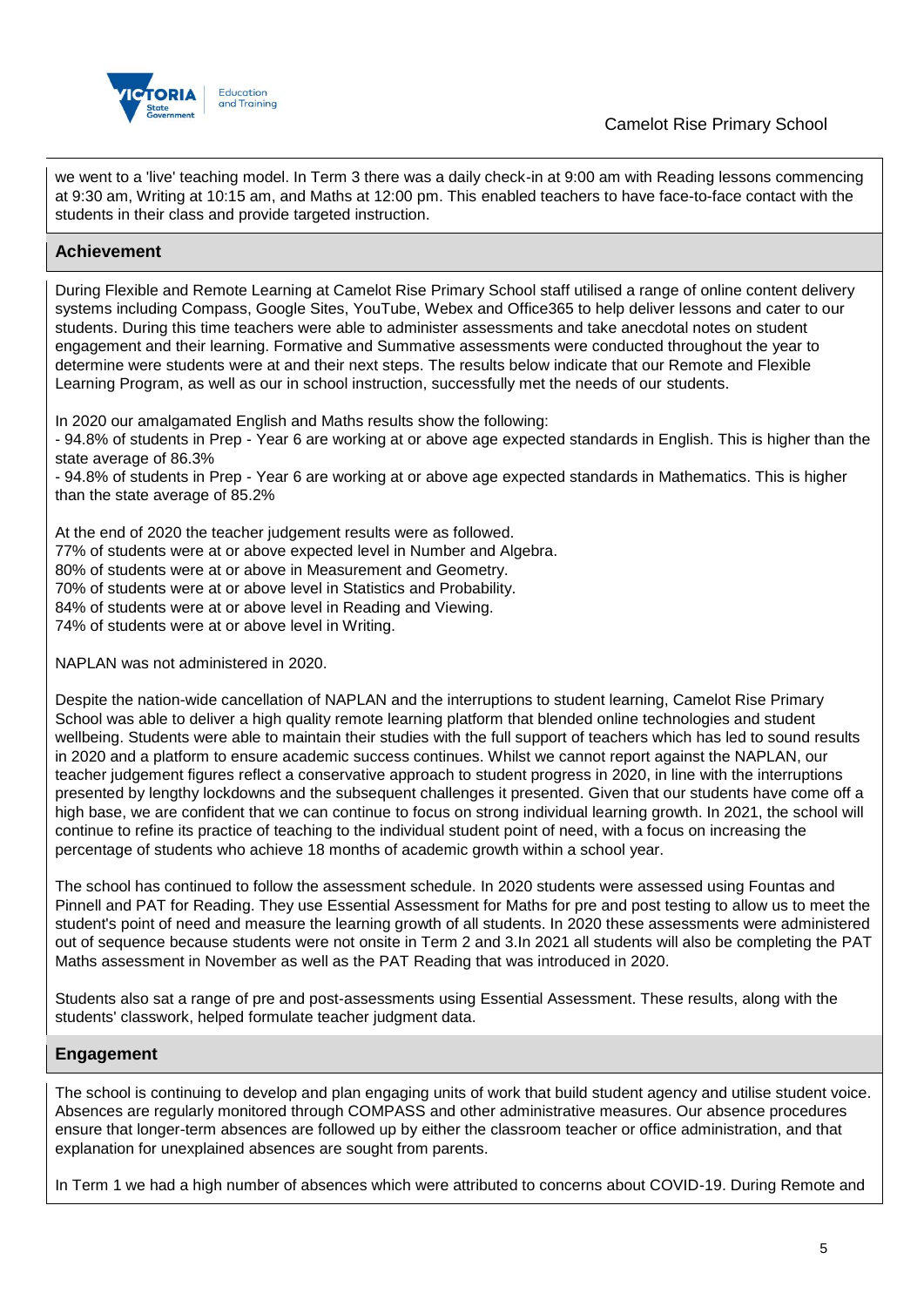

# Camelot Rise Primary School

Flexible Learning teachers took the attendance roll every day and marked absences accordingly. Parents of students who missed two consecutive days of school were contacted by the classroom teacher reporting back to the Assistant Principal Helen Thomas who kept a record of these absences.

Due to the students not being onsite for the majority of 2020 our students do not participate in the Attitudes to Schooling Survey.

As a school, the average number of absence days for Prep - Year 6 was 11.0. This is an improvement on our 4 year average of 12.5.

The state average was 13.8 in 2020.

Breaking this down further we have the following attendance data for each of the year levels.

Foundation - 93% Year 1 - 92% Year 2 - 94% Year 3 - 93% Year 4 - 95% Year 5 - 95% Year 6 - 96%

## **Wellbeing**

In 2020 we continued with Year 5 and 6 students as peer mediators supporting students in the yard. This was very successful as it gave the opportunities for students to build their leadership skills and a sense of voice in the school.

There is a broad use of wellbeing practices to support student's social and emotional wellbeing. These include lunchtime activities being made available to students on a daily basis, support groups aimed at developing social and behavioural success, small group Year 6-7 transition programs, anxiety reduction strategies and a wide range of resources to support wellbeing approaches in the classroom.

Due to Remote and Flexible Learning taking up Term 2 and Term 3, Camelot Rise Primary School, in line with Department of Education initiative, focussed on student wellbeing and engagement throughout the year. Teachers would regularly check in with students and parents during Remote Learning and address any wellbeing concerns. For example if a teacher had not had communication or seen a child for a day or two during Remote Learning follow up conversations were made to ascertain the reason and provide support if required.

In at the end of Term 2 and in Term 4 when the students returned to school there was a heavy focus on building relationships and re-establishing school routines. There was an increase in circle time and collaborative tasks, to support student wellbeing.

In 2021, we will begin a five year journey to implement the School Wide Positive Behaviour Support (SWPBS) Framework to assist in the area of wellbeing. Our SWPBS Implementation team will drive this program throughout the school and attend regional professional learning sessions. The team will be led by Assistant Principal, Helen Thomas or Ben Heys with support and coaching from NEVR Region. The school has invested heavily in this framework and we are looking forward to seeing positive outcomes as a result. Through the SWPBS initiative we will review our Anti Bullying policies and Student Engagement Policy involving all stakeholders in our community. Please note this work was scheduled to start in 2020, but was postponed to 2021.

At CRPS, positive and responsible behaviour is an expectation. Our learning environments are based on positive behaviour, mutual respect and cooperation.

Throughout our school we demonstrate;

- A restorative approach to encourage and support student self-management
- Fair, equitable and consistent behaviour management approaches
- Individualised behaviour management programs tailored to meet the needs of students where appropriate
- A consistent approach to addressing Cyber bullying through our schools' ICT program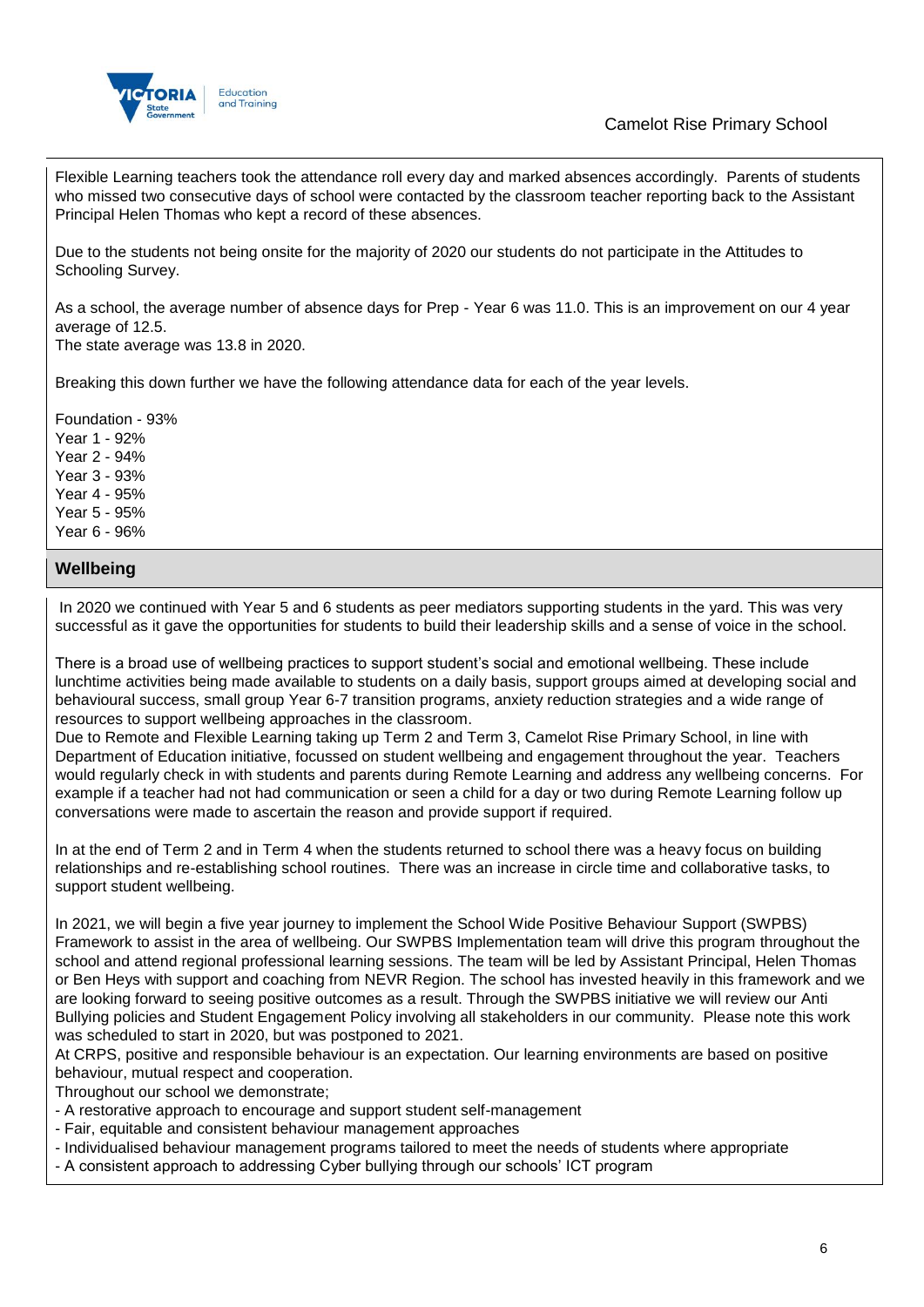

- Strong home/school partnerships through the use of COMPASS, the school website and Facebook sites - Informative Parent Information sessions held at the start of the year which establishes a culture of high expectations

## **Financial performance and position**

Camelot Rise Primary School continues to be in a sound financial position. The surplus achieved in 2020 was the result of careful strategic planning and allocating human resourcing to enable four specialist programs to be taught by three full time teachers. Our experienced staffing profile requires careful monitoring to ensure the school can continue to maintain a staffing surplus in future years. The additional revenue from Camp Australia in 2019 and 2020 provided the school with the opportunity to employ educational consultants to work with the staff on an ongoing basis. This however did not happen as much as was planned due to COVID - 19. In 2020 there was also a significant reduction in Casual Relief Teaching expenses due to COVID - 19. School funds were spent as part of the Planned Maintenance Program as set out by DET and the VSBA. This will continue in future years and must be planned for. This program will also ensure our school facilities are in excellent condition.

> **For more detailed information regarding our school please visit our website at [https://www.camelotrise.vic.edu.au](https://www.camelotrise.vic.edu.au/)**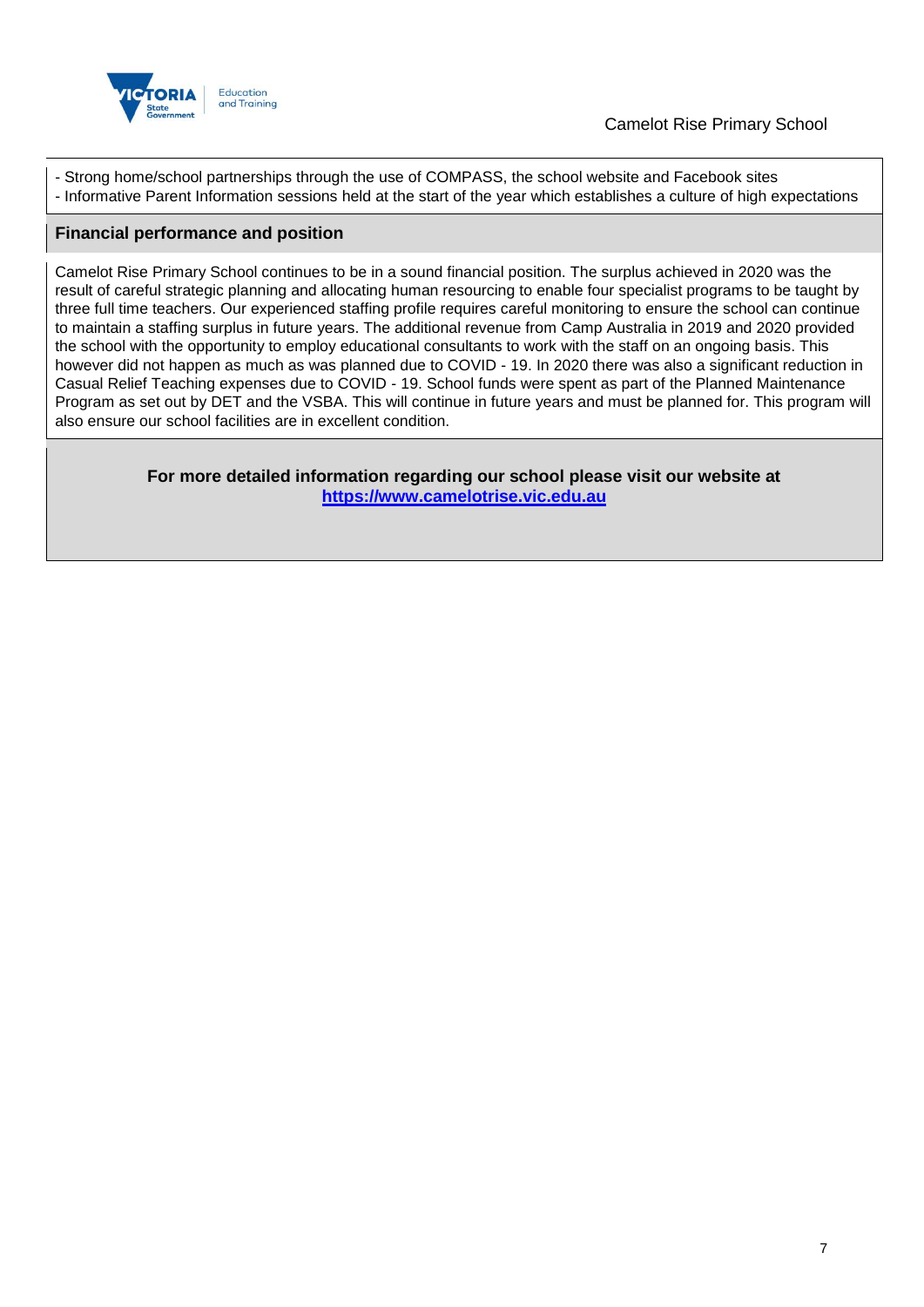

# **Performance Summary**

The Performance Summary for government schools provides an overview of how this school is contributing to the objectives of the Education State and how it compares to other Victorian Government schools.

All schools work in partnership with their school community to improve outcomes for children and young people. Sharing this information with parents and the wider school community helps to support community engagement in student learning, a key priority of the Framework for Improving Student Outcomes.

Refer to the 'How to read the Annual Report' section for help on how to interpret this report.

# SCHOOL PROFILE

#### **Enrolment Profile**

A total of 369 students were enrolled at this school in 2020, 178 female and 191 male.

45 percent of students had English as an additional language and 0 percent were Aboriginal or Torres Strait Islander.

### **Overall Socio-Economic Profile**

The overall school's socio-economic profile is based on the school's Student Family Occupation and Education index (SFOE) which takes into account parents' occupations and education.

Possible socio-economic band values are: Low, Low-Medium, Medium and High.

This school's socio-economic band value is: Low

#### **Parent Satisfaction Summary**

The percent endorsement by parents on their school satisfaction level, as reported in the annual Parent Opinion Survey.

Percent endorsement indicates the percent of positive responses (agree or strongly agree) from parents who responded to the survey.



#### **School Staff Survey**

The percent endorsement by staff on School Climate, as reported in the annual School Staff Survey.

Percent endorsement indicates the percent of positive responses (agree or strongly agree) from staff who responded to the survey. Data is suppressed for schools with three or less respondents to the survey for confidentiality reasons.



Percent endorsement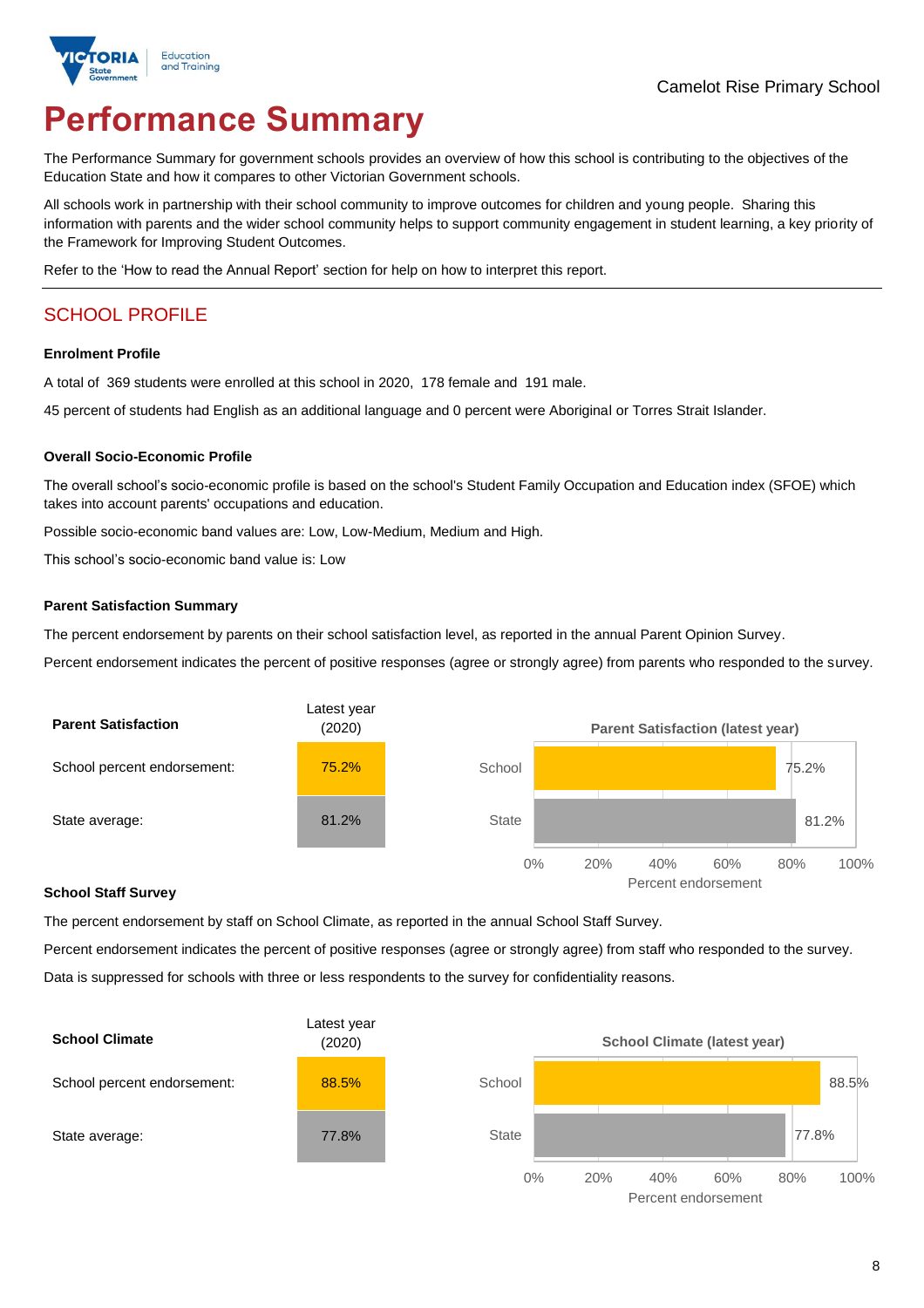

# ACHIEVEMENT

*Key: 'Similar Schools' are a group of Victorian government schools that are like this school, taking into account the school's socioeconomic background of students, the number of non-English speaking students and the size and location of the school.*

### **Teacher Judgement of student achievement**

Percentage of students working at or above age expected standards in English and Mathematics.



### **NAPLAN**

NAPLAN tests were not conducted in 2020.

### **NAPLAN Learning Gain**

NAPLAN learning gain is determined by comparing a student's current year result to the results of all 'similar' Victorian students (i.e. students in all sectors in the same year level who had the same score two years prior).

NAPLAN tests were not conducted in 2020.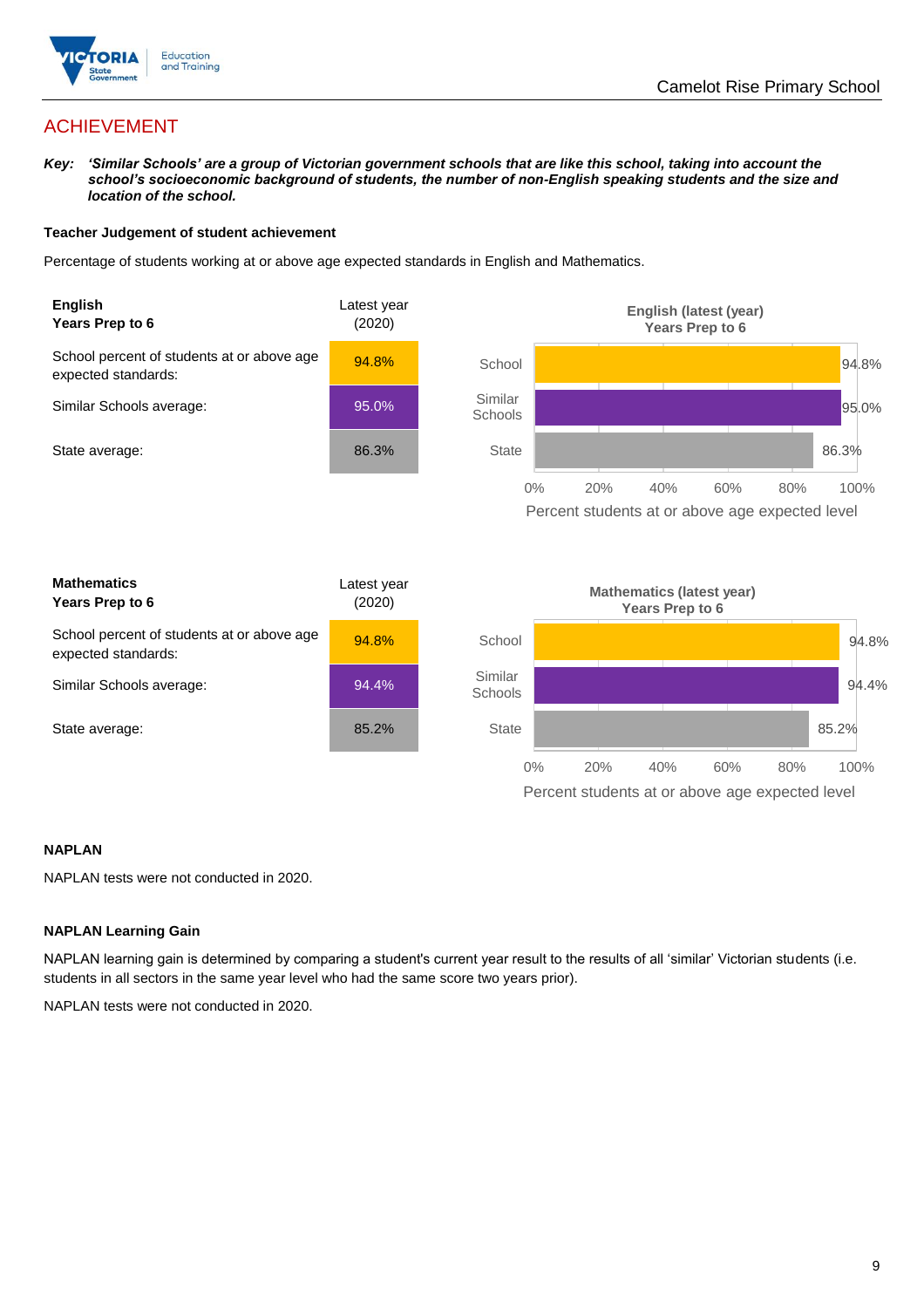

# ENGAGEMENT

*Key: 'Similar Schools' are a group of Victorian government schools that are like this school, taking into account the school's socioeconomic background of students, the number of non-English speaking students and the size and location of the school.*

### **Average Number of Student Absence Days**

Absence from school can impact on students' learning. Common reasons for non-attendance include illness and extended family holidays. Absence and attendance data in 2020 may have been influenced by local processes and procedures adopted in response to remote and flexible learning.



### **Attendance Rate (latest year)**

|                                             | Prep | Year 1 | Year 2 | Year 3 | Year 4 | Year 5 | Year 6 |
|---------------------------------------------|------|--------|--------|--------|--------|--------|--------|
| Attendance Rate by year level<br>$(2020)$ : | 93%  | 92%    | 94%    | 93%    | 95%    | 95%    | 96%    |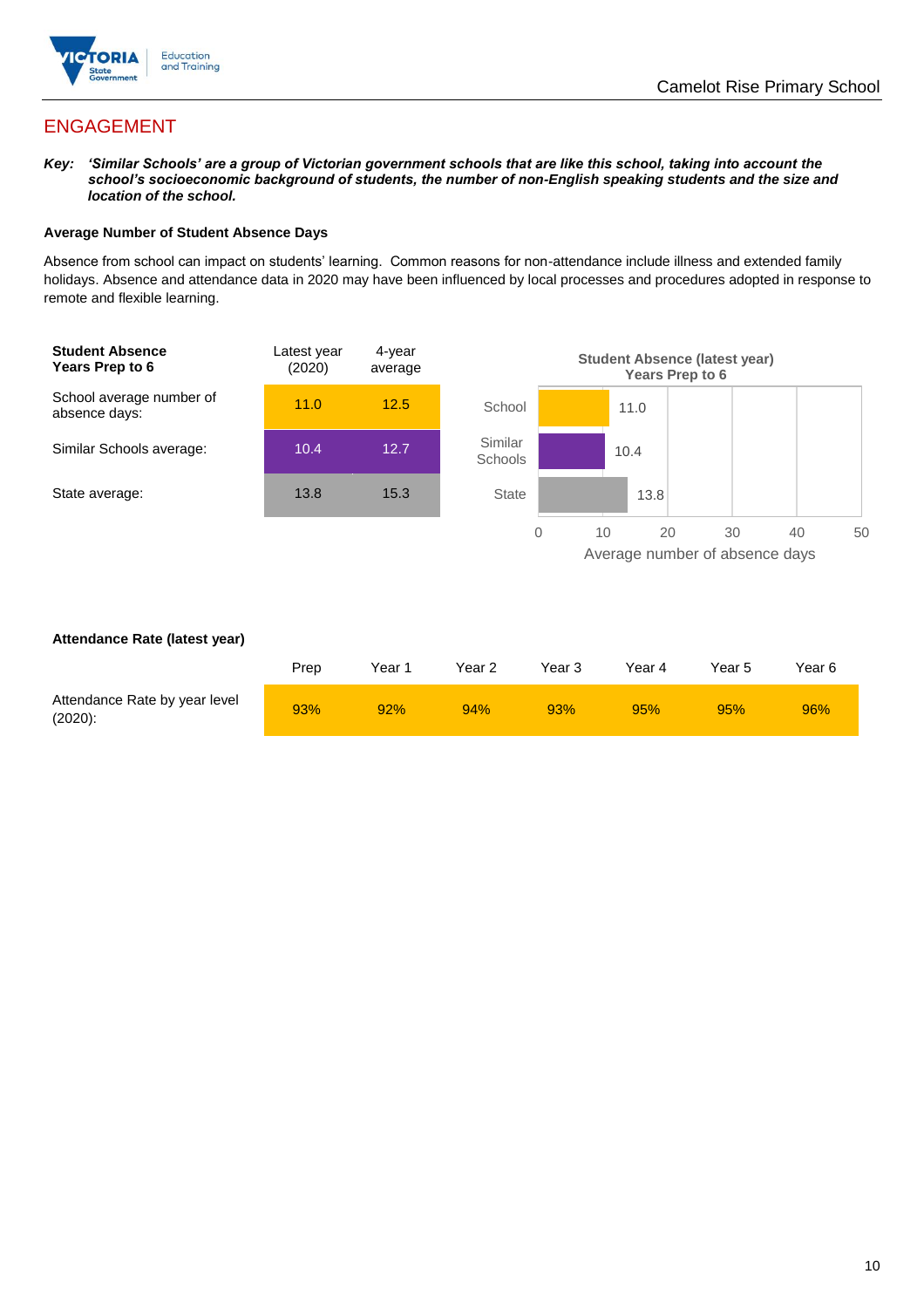

# **WELLBEING**

*Key: 'Similar Schools' are a group of Victorian government schools that are like this school, taking into account the school's socioeconomic background of students, the number of non-English speaking students and the size and location of the school.*

#### **Student Attitudes to School – Sense of Connectedness**

The percent endorsement on Sense of Connectedness factor, as reported in the Attitudes to School Survey completed annually by Victorian Government school students, indicates the percent of positive responses (agree or strongly agree).

Schools who participated in the Student Attitudes to School survey in 2020 should refer to the advice provided regarding the consistency of their data.



*methodology in 2020, data are often not comparable with previous years or within similar school groups. Care should be taken when interpreting these results.*

### **Student Attitudes to School – Management of Bullying**

The percent endorsement on Management of Bullying factor, as reported in the Attitudes to School Survey completed annually by Victorian Government school students, indicates the percent of positive responses (agree or strongly agree).

Schools who participated in the Student Attitudes to School survey in 2020 should refer to the advice provided regarding the consistency of their data.



*Due to lower participation rates and differences in collection methodology in 2020, data are often not comparable with previous years or within similar school groups. Care should be taken when interpreting these results.*

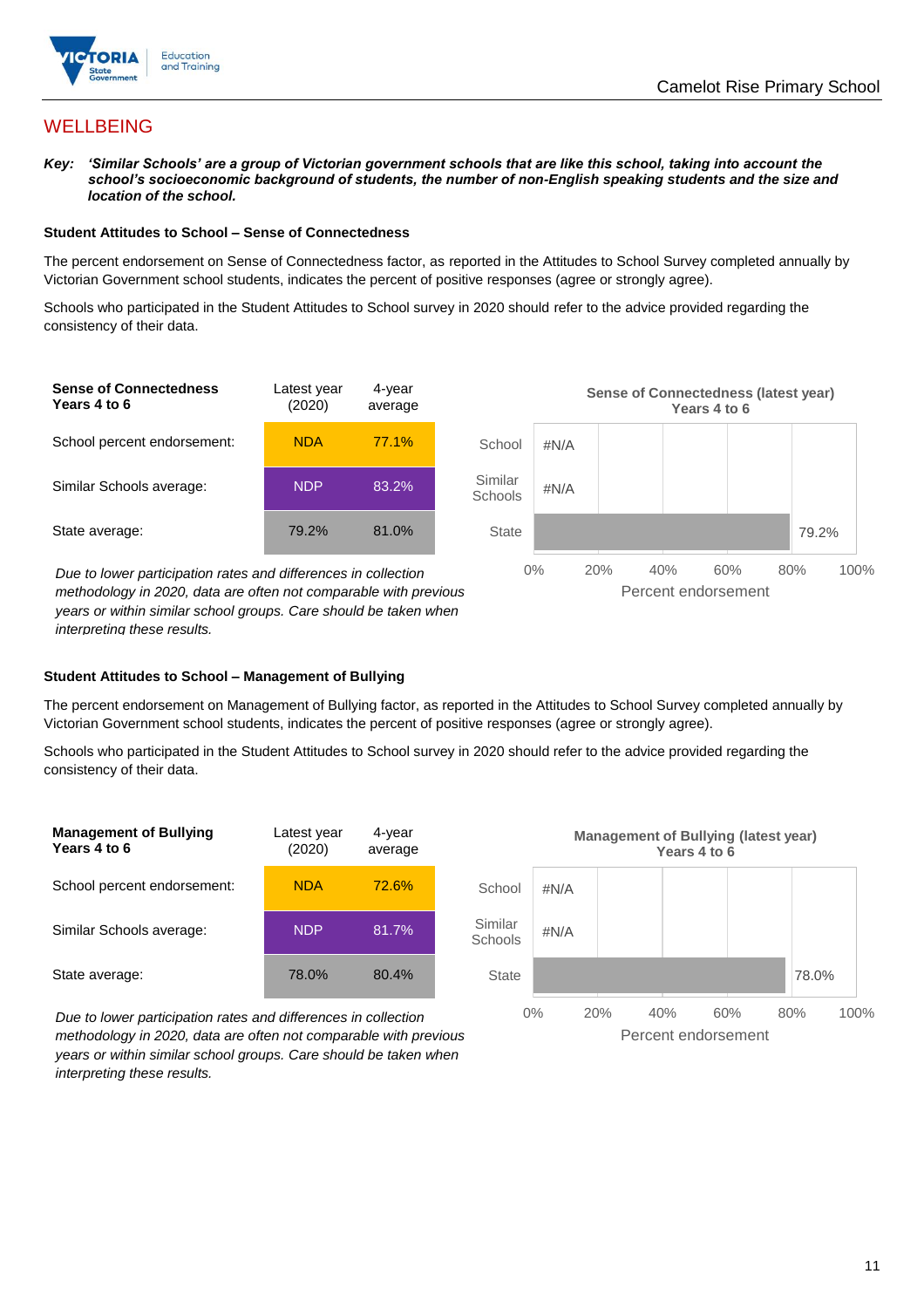

# **Financial Performance and Position**

FINANCIAL PERFORMANCE - OPERATING STATEMENT SUMMARY FOR THE YEAR ENDING 31 DECEMBER, 2020

| <b>Revenue</b>                  | <b>Actual</b> |
|---------------------------------|---------------|
| <b>Student Resource Package</b> | \$3,007,378   |
| Government Provided DET Grants  | \$329,456     |
| Government Grants Commonwealth  | \$7,050       |
| <b>Government Grants State</b>  | <b>NDA</b>    |
| <b>Revenue Other</b>            | \$1,682       |
| <b>Locally Raised Funds</b>     | \$293,086     |
| <b>Capital Grants</b>           | <b>NDA</b>    |
| <b>Total Operating Revenue</b>  | \$3,638,652   |

| Equity <sup>1</sup>                                 | <b>Actual</b> |
|-----------------------------------------------------|---------------|
| Equity (Social Disadvantage)                        | \$7,274       |
| Equity (Catch Up)                                   | <b>NDA</b>    |
| <b>Transition Funding</b>                           | <b>NDA</b>    |
| Equity (Social Disadvantage - Extraordinary Growth) | <b>NDA</b>    |
| <b>Equity Total</b>                                 | \$7.274       |

| <b>Expenditure</b>                    | <b>Actual</b> |
|---------------------------------------|---------------|
| Student Resource Package <sup>2</sup> | \$2,971,843   |
| Adjustments                           | <b>NDA</b>    |
| <b>Books &amp; Publications</b>       | \$4,942       |
| Camps/Excursions/Activities           | \$64,323      |
| <b>Communication Costs</b>            | \$3,677       |
| Consumables                           | \$67,762      |
| Miscellaneous Expense <sup>3</sup>    | \$20,064      |
| <b>Professional Development</b>       | \$6,730       |
| Equipment/Maintenance/Hire            | \$47,806      |
| <b>Property Services</b>              | \$74,880      |
| Salaries & Allowances <sup>4</sup>    | \$34,294      |
| <b>Support Services</b>               | \$51,809      |
| Trading & Fundraising                 | \$15,108      |
| Motor Vehicle Expenses                | <b>NDA</b>    |
| Travel & Subsistence                  | \$341         |
| <b>Utilities</b>                      | \$33,585      |
| <b>Total Operating Expenditure</b>    | \$3,397,165   |
| <b>Net Operating Surplus/-Deficit</b> | \$241,487     |
| <b>Asset Acquisitions</b>             | \$90          |

(1) The equity funding reported above is a subset of the overall revenue reported by the school.

(2) Student Resource Package Expenditure figures are as of 01 Mar 2021 and are subject to change during the reconciliation process.

(3) Miscellaneous Expenses include bank charges, administration expenses, insurance and taxation charges.

(4) Salaries and Allowances refers to school-level payroll.